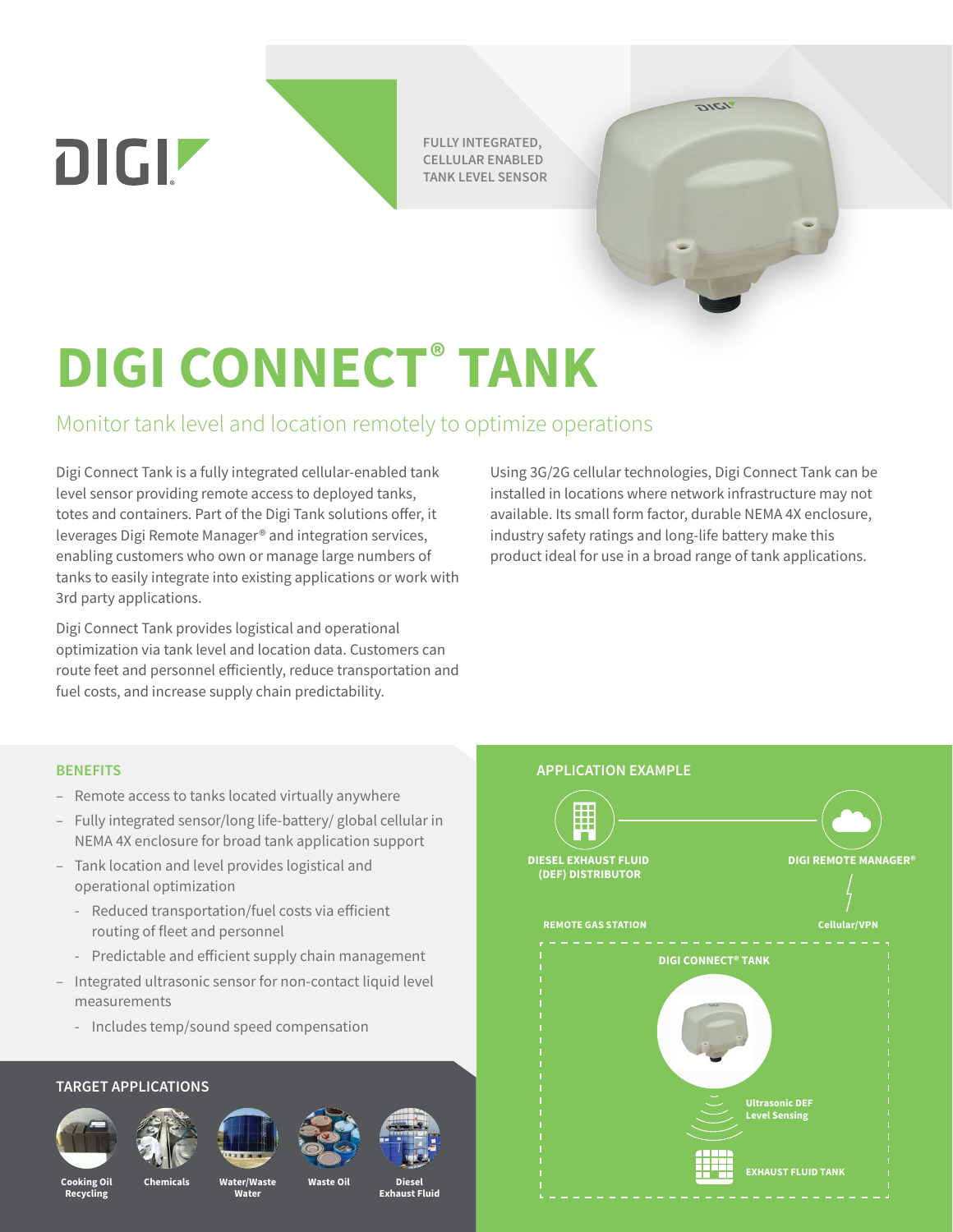| <b>SPECIFICATIONS</b>                 | Digi Connect <sup>®</sup> Tank                                                                                                                                                                                                                               |                                                                                                                                                      |  |
|---------------------------------------|--------------------------------------------------------------------------------------------------------------------------------------------------------------------------------------------------------------------------------------------------------------|------------------------------------------------------------------------------------------------------------------------------------------------------|--|
| <b>WWAN</b>                           |                                                                                                                                                                                                                                                              |                                                                                                                                                      |  |
| <b>CARRIERS</b>                       | AT&T, International GSM Carriers*                                                                                                                                                                                                                            |                                                                                                                                                      |  |
| <b>FREQUENCY BAND</b>                 | North American Version: Dual Band UMTS/HSPA+ (850,1900 MHZ)<br>International Version: Dual Band UMTS/HSPA+ (900/2100 MHZ) Dual-Band GSM (900/1800 MHZ)<br>Global Version: Five Band UMTS/HSPA +(850/800,900,1900,2100 MHZ), Quad-GSM (850/900/1800/1900 MHZ) |                                                                                                                                                      |  |
| <b>DATA RATE</b>                      | HSDPA Cat. 10 / HSUPA Cat.6 data rates<br>DL: max. 14.4 Mbps, UL: max. 5.76 Mbps<br>>> EDGE class 12 data rates:<br>DL: max. 237 kbps, UL: max. 237 kbps<br>>> GPRS class 12 data rates<br>DL: max. 85.6 kbps, UL: max. 85.6 kbps                            |                                                                                                                                                      |  |
| <b>ANTENNA</b>                        | Built-in                                                                                                                                                                                                                                                     |                                                                                                                                                      |  |
| <b>SIM SLOTS</b>                      | $\mathbf{1}$                                                                                                                                                                                                                                                 |                                                                                                                                                      |  |
| <b>SENSOR</b>                         | <b>SHORT RANGE</b>                                                                                                                                                                                                                                           | <b>MID RANGE</b>                                                                                                                                     |  |
| <b>MODEL</b>                          | Massa M-300/150                                                                                                                                                                                                                                              | Massa M-300/95                                                                                                                                       |  |
| <b>TYPE</b>                           | Ultrasonic, built-in temperature/sound speed compensation                                                                                                                                                                                                    |                                                                                                                                                      |  |
| <b>RANGE</b>                          | Range at -20° C to +65° C:<br>4 inches (100 mm) to 7 feet (2.1 meters)<br>Range at -30° C to -20° C:<br>4 inches (100 mm) to 5 feet (1.5 meters)                                                                                                             | Range at -20° C to +65° C:<br>1 feet (0.3 meters) to 13 feet (4 meters)<br>Range at -30° C to -20° C:<br>1 feet (0.3 meters) to 12 feet (3.7 meters) |  |
| GPS/GLONASS                           |                                                                                                                                                                                                                                                              |                                                                                                                                                      |  |
| <b>CHANNELS</b>                       | 56                                                                                                                                                                                                                                                           |                                                                                                                                                      |  |
| <b>TRACKING SENSITIVITY</b>           | GPS: -161 dBm; Glonass: -158 dBm                                                                                                                                                                                                                             |                                                                                                                                                      |  |
| <b>TTFF (TYPICAL)</b>                 | Cold Start: 30 seconds, Warm Start: 28 seconds; Glonass: Cold Start: 32s, Warm Start 25s                                                                                                                                                                     |                                                                                                                                                      |  |
| <b>HORIZONTAL ACCURACY</b>            | GPS: 2.5m; Glonass: 4m                                                                                                                                                                                                                                       |                                                                                                                                                      |  |
| ANTENNA                               | Built-in                                                                                                                                                                                                                                                     |                                                                                                                                                      |  |
| MANAGEMENT                            |                                                                                                                                                                                                                                                              |                                                                                                                                                      |  |
| <b>CONFIGURATION &amp; MANAGEMENT</b> | Digi Remote Manager/Local USB to Serial CLI                                                                                                                                                                                                                  |                                                                                                                                                      |  |
| <b>PROTOCOL</b>                       | <b>TCP</b>                                                                                                                                                                                                                                                   |                                                                                                                                                      |  |
| <b>POWER</b>                          |                                                                                                                                                                                                                                                              |                                                                                                                                                      |  |
| <b>BATTERY</b>                        | 7.2V, 14.5 Ah, Lithium Thionyl Chloride, non-rechargeable, replaceable                                                                                                                                                                                       |                                                                                                                                                      |  |
| <b>BATTERY LIFE</b>                   | Approximately 2 years (@ 2 reads/transmits per day)                                                                                                                                                                                                          |                                                                                                                                                      |  |
| <b>ENVIRONMENTAL</b>                  |                                                                                                                                                                                                                                                              |                                                                                                                                                      |  |
| <b>OPERATING TEMPERATURE</b>          | -30°C to +65°C (See range limitations in Sensor section above)<br>-30°C to +60°C (for ATEX rated applications)                                                                                                                                               |                                                                                                                                                      |  |
| <b>STORAGE TEMPERATURE</b>            | $-40$ $^{\circ}$ C to $+85$ $^{\circ}$ C                                                                                                                                                                                                                     |                                                                                                                                                      |  |
| <b>RELATIVE HUMIDITY</b>              | 90% (Non-condensing after 90%)                                                                                                                                                                                                                               |                                                                                                                                                      |  |
| <b>BATTERY DISCHARGE</b>              | <1%/year if stored at +30°C                                                                                                                                                                                                                                  |                                                                                                                                                      |  |
| <b>PHYSICAL</b>                       |                                                                                                                                                                                                                                                              |                                                                                                                                                      |  |
| DIMENSIONS (L X W X H)                | 7.0 in x 5.15 in x 6.0 in (17.8 cm x 12.9 cm x 15 cm)                                                                                                                                                                                                        |                                                                                                                                                      |  |
| <b>WEIGHT</b>                         | $1.25$ lbs                                                                                                                                                                                                                                                   |                                                                                                                                                      |  |
| <b>LEDS</b>                           | Battery, Network                                                                                                                                                                                                                                             |                                                                                                                                                      |  |
| <b>ENCLOSURE MATERIAL</b>             | Valox (Note: Massa sensor is PVC/PPA)                                                                                                                                                                                                                        |                                                                                                                                                      |  |
| <b>ENCLOSURE RATING</b>               | NEMA 4X                                                                                                                                                                                                                                                      |                                                                                                                                                      |  |
| <b>MOUNTING</b>                       | $1"$ NPT                                                                                                                                                                                                                                                     |                                                                                                                                                      |  |